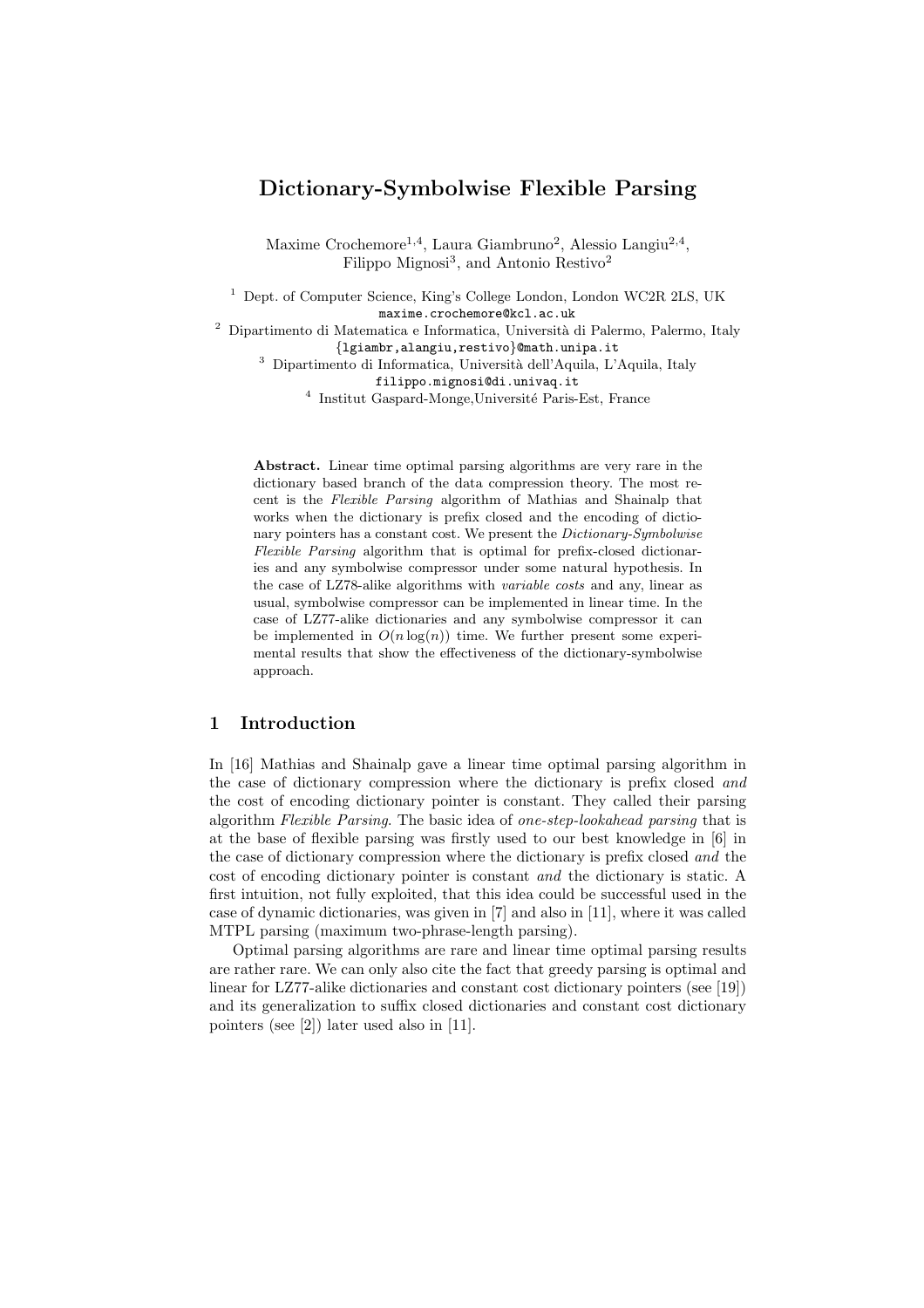In this paper we consider the case of a free mixture of a dictionary compressor and a symbolwise compressor and we extend, in a non obvious way, the result of Mathias and Shainalp. We have indeed an optimal parsing algorithm in the case of dictionary-symbolwise compression where the dictionary is prefix closed and the cost of encoding dictionary pointer is variable and the symbolwise is any classical one that works in linear time. Our algorithm works under the assumption that a special graph that will be described in next section is well defined. Even in the case where this condition is not satisfied it is possible to use the same method to obtain almost optimal parses. In particular, when the dictionary is LZ78-alike our algorithm can be implemented in linear time and when the dictionary is LZ77-alike our algorithm can be implemented in time  $O(n \log(n)).$ 

The study of free mixtures of two compressor is quite involved and it represents a new theoretical challenge. Free mixture has been implicitly or explicitly using for a long time in many fast and effective compressors such as gzip (see [5]), PkZip (see [10]) and Rolz algorithms (see [14]). For a quick look to compression performance on texts see Mahony challenge's page (see [13]).

So, why linear time optimal parsing algorithms are rather rare? Classically (see for example [18]), for static dictionaries it is possible to associate to any dictionary algorithm  $A$  and to any text  $T$  a weighted graph  $G_{A,T}$  such that there is a bijection between optimal parsings and minimal paths in this graph. The extension of this approach to dynamical dictionaries has been firstly studied, to our best knowledge, in [17] and it has also been later used in [4]. More details will be given in next sections.

The graph  $G_{\mathcal{A},T}$  is a Directed Acyclic Graph and it is possible to find a minimal path in linear time with respect to the size of it (see [3]). Unfortunately the size of the graph can be quadratic in the size of the text and this approach was not recommended in [18], because it is too time consuming. From a philosophical point of view, the graph  $G_{\mathcal{A},T}$  represents a mathematical modelling of the optimal parsing problem. Thus, finding an optimal parsing in linear time corresponds to discovering a strategy for using only a subgraph of linear size. Indeed, in order to get over the quadratic worst case problem, there are many different approaches and many papers deal with optimal parsing in dictionary compressions. For instance the reader can see  $[1, 2, 4, 6, 8, 9, 11, 12, 15, 16, 19, 20]$ . Among them, we stress [4] where it is shown that a minimal path can be obtained by using a subgraph of  $G_{\mathcal{A},T}$  of size  $O(n \log(n))$ , in the LZ77 case under some natural assumptions on the cost function, by exploiting the discreteness of the cost functions.

In this paper we use a similar strategy, i.e. we consider static or dynamical dictionaries, following the approach of [17] and we discover a "small" subgraph of  $G_{\mathcal{A},T}$  that is linear in the size of the text for LZ78-alike dictionaries and  $O(n \log(n))$  for LZ77-alike dictionaries. This "small" subgraph is such that any minimal path in it is also a minimal path in  $G_{\mathcal{A},T}$ .

In Sect. 2 we recall some literature notions about dictionary and dictionarysymbolwise compression algorithms and we define the graph  $G_{\mathcal{A},T}$ . In Sect. 3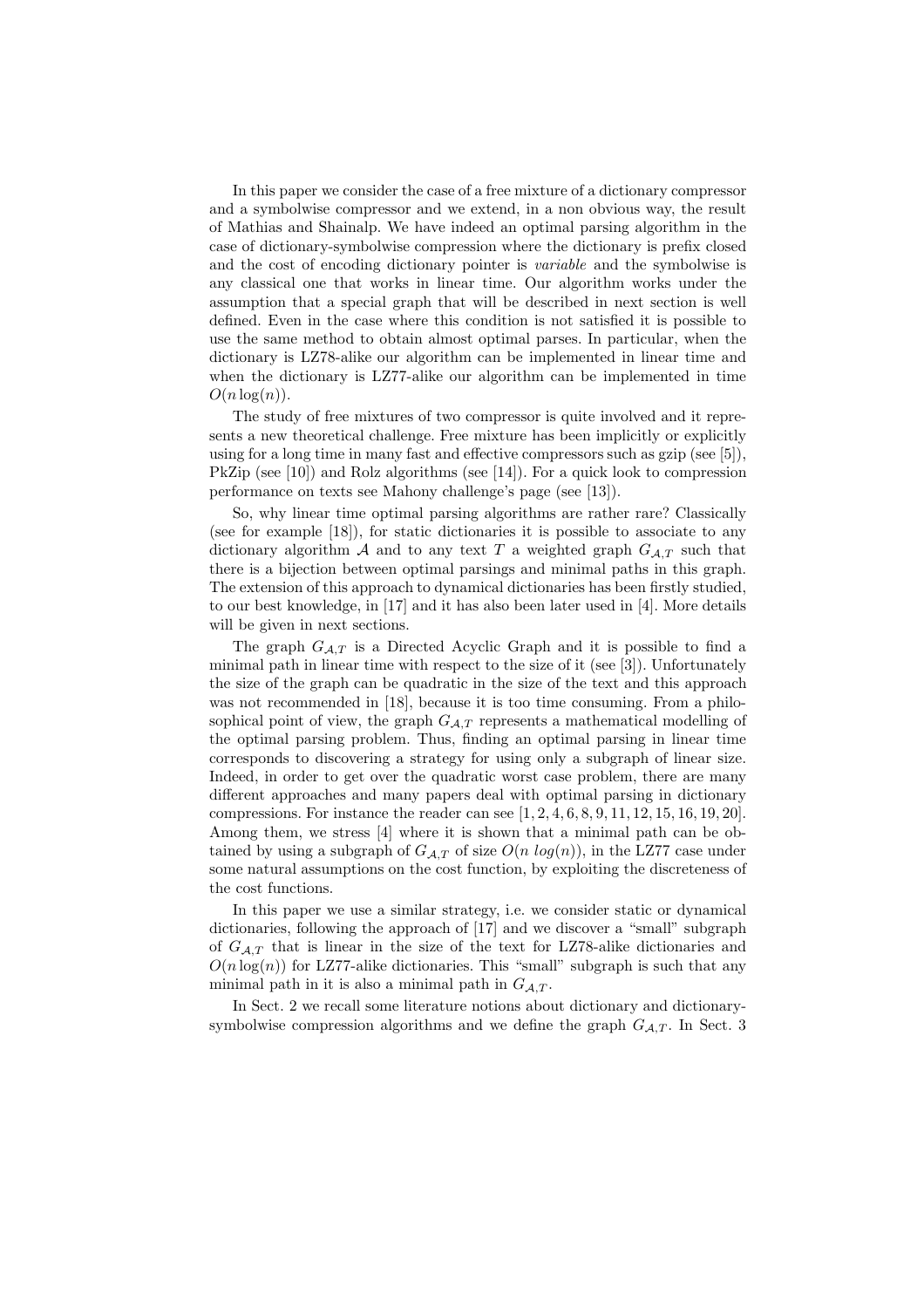we formalize the definition of optimal algorithm and optimal parsing and extend them to the dictionary-symbolwise domain. In Sect. 4 we present the Dictionary-Symbolwise Flexible Parsing, a parsing algorithm that extends in some sense the Flexible Parsing (see [16]). We prove its optimality by showing that it corresponds to a shortest path in the full graph, and in Sect. 5 we describe some data structures that can be used for our algorithm in the two main cases of LZ78-alike and LZ77-alike dictionaries together the time analysis. Section 6 reports some experiments, open problems and our conclusions.

## 2 Preliminaries

Analogously to what stated in [17] and extending the approach introduced in [18] to the dynamical dictionary case, we show how it is possible to associate a directed weighted graph  $G_{\mathcal{A},T} = (V, E, L)$  to any dictionary compression algorithm A, any text  $T = a_1 a_2 a_3 \cdots a_n$  and any cost function  $C : E \to \mathbb{R}^+$  in the following way. The set of vertices is  $V = \{0, 1, \ldots, n\}$ , where vertex i corresponds to  $a_i$ , i.e. the *i*-th character in the text T, for  $1 \leq i \leq n$  and vertex 0 correspond to the position at the beginning of the text, before any characters. The empty word  $\epsilon$  is associated to vertex 0 that is also called the *origin* of the graph. The set of directed edges is  $E = \{(p, q) \subset (V \times V) \mid p < q \text{ and } \exists w = T[p+1 : q] \in D_p\},\$ where  $T[p+1: q] = a_{p+1}a_{p+2}\cdots a_q$  and  $D_p$  is the dictionary relative to the processing step p-th, i.e. the step in which the algorithm either has processed the input text up to character  $a_p$ , for  $0 < p$ , or it has to begin, for  $p = 0$ . For each edge  $(p, q)$  in E, we say that  $(p, q)$  is associated to the dictionary phrase  $w = T[p+1:q] = a_{p+1} \cdots a_q \in D_p$ . In the case of static dictionary  $D_i$  is constant along the algorithm steps, i.e.  $D_i = D_j, \forall i, j = 0 \cdots n$ . L is the set of edge labels  $L_{p,q}$  for every edge  $(p,q) \in E$ , where the label  $L_{p,q}$  is defined as the cost of the edge  $(p, q)$  when the dictionary  $D_p$  is in use, i.e.  $L_{p,q} = C((p,q))$ . When  $L_{p,q}$  is always defined for each edge of the graph we say that  $G_{\mathcal{A},T}$  is well defined.

A dictionary-symbolwise algorithm is a compression algorithm that uses both dictionary and symbolwise compression methods. Such compressors parse the text as a free mixture of dictionary phrases and literal characters, which are substituted by the corresponding pointers or literal codes, respectively. Therefore, the description of a dictionary-symbolwise algorithm should also include the so called *flag information*, that is the technique used to distinguish the actual compression method (dictionary or symbolwise) used for each segment or factor of the parsed text. Often, as in the case of LZSS (see [19]), an extra bit is added either to each pointer or encoded character to distinguish between them. Encoded information flag can require less (or more) space than one bit.

For instance, a dictionary-symbolwise compression algorithm with a fixed dictionary  $D = \{ab, cbb, ca, bcb, abc\}$  and the static symbolwise codeword assignment  $[a = 1, b = 2, c = 3]$  could compress the text *abccacbbabbcbcbb* as  $F_d 1F_s 3F_d 3F_d 2F_d 1F_d 4F_d 2$ , where  $F_d$  is the information flag for dictionary pointers and  $F_s$  is the information flag for the symbolwise code.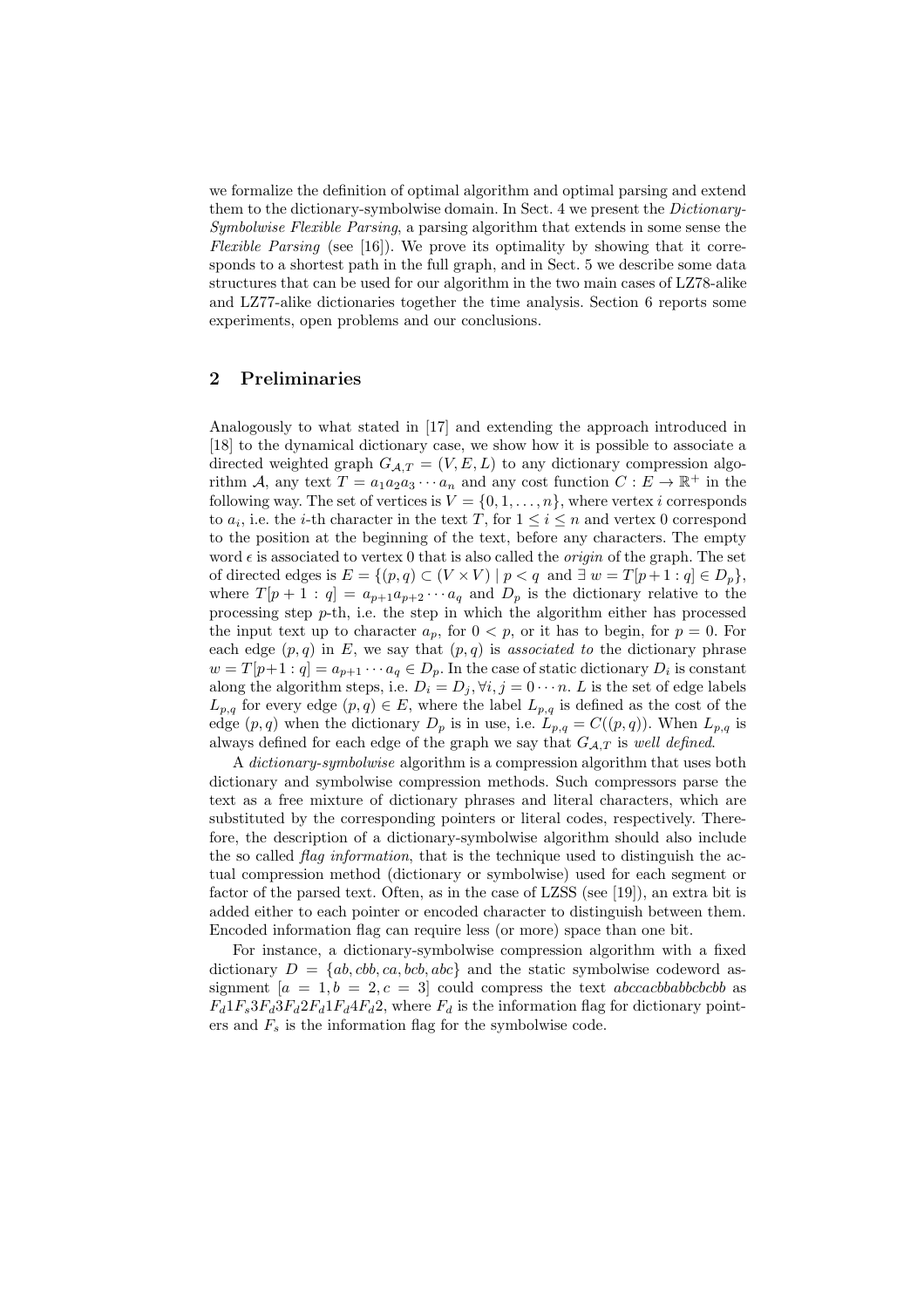More formally, a parsing of a text  $T$  in a dictionary-symbolwise algorithm is a pair (*parse, Fl*) where *parse* is a sequence  $(u_1, \dots, u_s)$  of words such that  $T = u_1 \cdots u_s$  and where Fl is a boolean function that, for  $i = 1, \ldots, s$  indicates whether the word  $u_i$  has to be coded as a dictionary pointer or as a symbol. See Tab. 1 for an example of dictionary-symbolwise compression.

A dictionary-symbolwise compression algorithm, analogously as done in [1] for the pure dictionary case, is specified by:

- 1. The dictionary description.
- 2. The encoding of dictionary pointers.
- 3. The symbolwise encoding method.
- 4. The encoding of the flag information.
- 5. The parsing method.

We can naturally extend the definition of the graph associated to an algorithm for the dictionary-symbolwise case. Given a text  $T = a_1 \dots a_n$ , we denote by  $T[i : j]$ the factor of T equal to  $a_i \dots a_j$ . Given a dictionary-symbolwise algorithm A, a text T and a cost function C defined on edges, the graph  $G_{\mathcal{A},T} = (V, E, L)$  is defined as follows. The vertexes set is  $V = \{0 \cdots n\}$ , with  $n = |T|$ . The set of directed edges  $E = E_d \bigcup E_s$ , where  $E_d = \{(p, q) \subset (V \times V) \mid p < q-1$ , and  $\exists w =$  $T[p+1:q] \in D_p$  is the set of dictionary edges and  $E_s = \{(q-1,q) | 0 < q \le n\}$ is the set of symbolwise edges. L is the set of edge labels  $L_{p,q}$  for every edge  $(p, q) \in E$ , where the label  $L_{p,q} = C((p, q))$ . Let us notice that the cost function  $C$  hereby used has to include the cost of the flag information to each edge, i.e. either  $C(p,q)$  is equal to  $\langle$  the cost of the encoding of  $F_d$  +  $\langle$  the cost of the encoded dictionary phrase  $w \in D_p$  associated to the edge  $(p, q)$  if  $(p, q) \in E_d$  or  $C(p, q)$  is equal to  $\langle$  the cost of encoded  $F_s$  +  $\langle$  the cost of the encoded symbol  $a_{\alpha}$  if  $(p, q) \in E_s$ . Moreover, since  $E_d$  does not contain edges of length one by definition,  $G_{\mathcal{A},T} = (V, E, L)$  is not a multigraph. Since this graph approach can be extended to multigraph, with a overhead of formalism, one can relax the  $p < q-1$  constrain in the definition of  $E_d$  to  $p \leq q-1$ . All the results we will state in this paper, naturally extend to the multigraph case.

We call *dictionary-symbolwise scheme* a set of algorithms having in common the same first four specifics (i.e. they differ one each other for just the parsing methods). A scheme does not need to contain all algorithms having the same first four specifics. We notice that any of the specifics from 1 to 5 above can depend on all the others, i.e. they can be mutually interdependent. Fixed a dictionary-symbolwise scheme, whenever the specifics of the parsing method

| <b>Input</b> $ ab  c  ca  cbb   ab   bcb   cbb  $ |  |  |  |  |
|---------------------------------------------------|--|--|--|--|
| Output $ F_d1 F_s3 F_d3 F_d2 F_d1 F_d4 F_d2$      |  |  |  |  |

Table 1. Example of compression for the text *abccacbbabbcbcbb* by a simple Dyctionary-Symbolwise algorithm that use  $D = \{ab, cbb, ca, bcb, abc\}$  as static dictionary, the identity as dictionary encoding and the mapping  $[a = 1, b = 2, c = 3]$  as symbolwise encoding.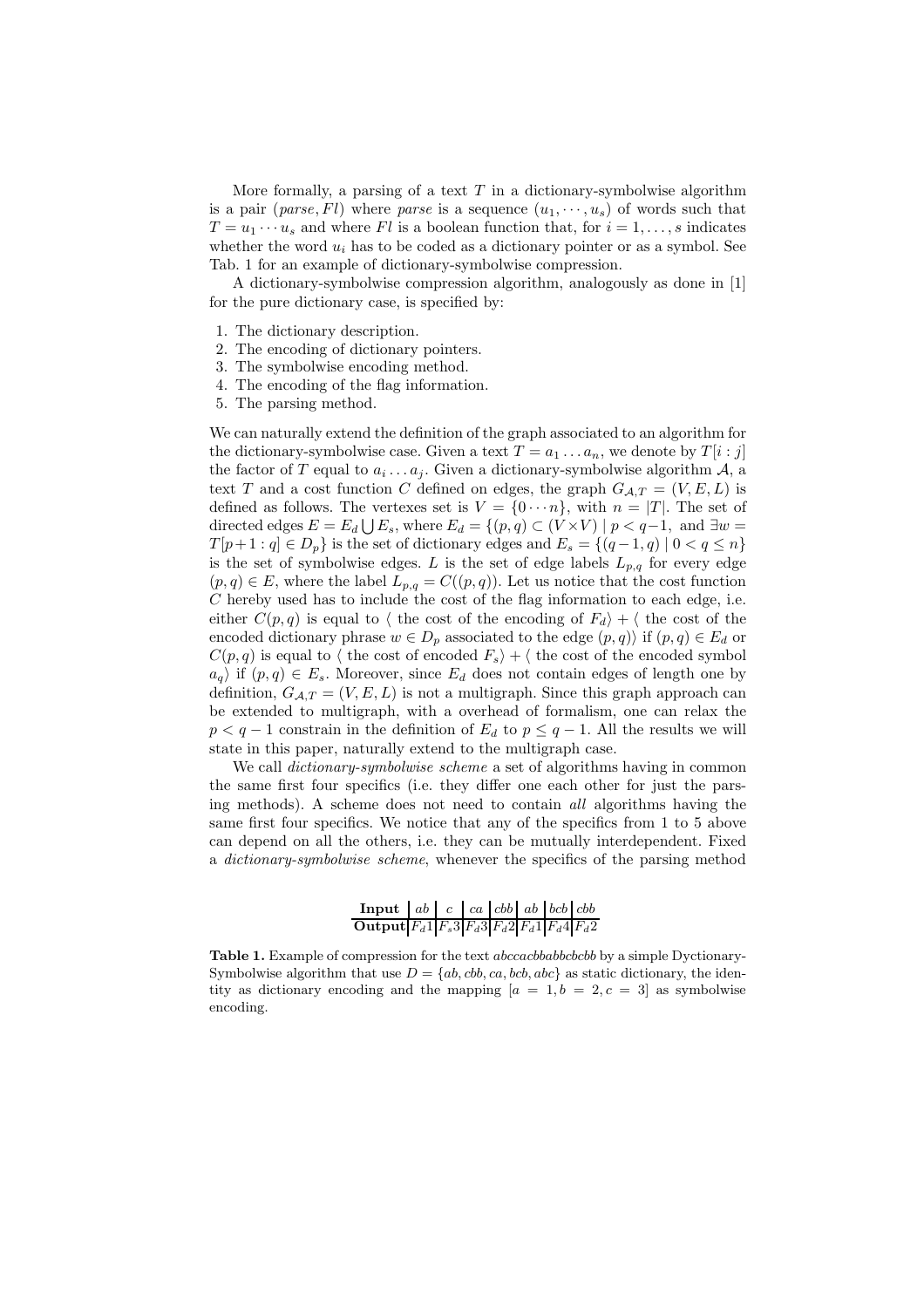

Fig. 1. Graph  $G_{A,T}$  for the text  $T =$  abccacabbcbcbb, for the dictionary-symbolwise algorithm A with static dictionary  $D = {\mathsf{ab}$ , abc, bcb, ca, cbb} and cost function C as defined in the graph. The dictionary phrase or the symbol associated to an edge is reported near the edge label within parenthesis.

are given, exactly one algorithm is completely described. Notice that the word scheme has been used by other authors with other related meaning. For us the meaning is rigorous.

# 3 On Optimality

In this section we assume that the reader is familiar with LZ-alike dictionary encoding and with some simple statistical encodings such as the Huffman encoding.

**Definition 1.** Fixed a dictionary description, a cost function  $C$  and a text  $T$ . a dictionary (dictionary-symbolwise) algorithm is optimal within a set of algorithms if the cost of the encoded text is minimal with respect to all others algorithms in the same set. The parsing of an optimal algorithm is called optimal within the same set.

When the length in bit of the encoded dictionary pointers is used as cost function, the previous definition of optimality is equivalent to the classical well known definition of bit-optimality for dictionary algorithm. Notice that the above definition of optimality strictly depends on the text  $T$  and on a set of algorithms. A parsing can be optimal for a text and not for another one. Clearly, we are mainly interested on parsings that are optimal either for all texts over an alphabet or for classes of texts. Whenever it is not explicitly written, from now on when we talk about optimal parsing we mean optimal parsing for all texts. About the set of algorithm it make sense to find sets as large as possible.

Classically, there is a bijective correspondence between parsings and paths in  $G_{A,T}$  from vertex 0 to vertex n, where optimal parses correspond to minimal paths and vice-versa. We say that a parse (resp. path) induces a path (resp. parse) to denote this correspondence. This correspondence was firstly stated in [18] only in the case of sets of algorithms sharing the same static dictionary and where the encoding of pointers has constant cost.

For example the path along vertexes  $(0, 3, 4, 5, 6, 8, 11, 12, 13, 14)$  is the shortest path for the graph in Fig. 1. Authors of [17] were the firsts to formally extend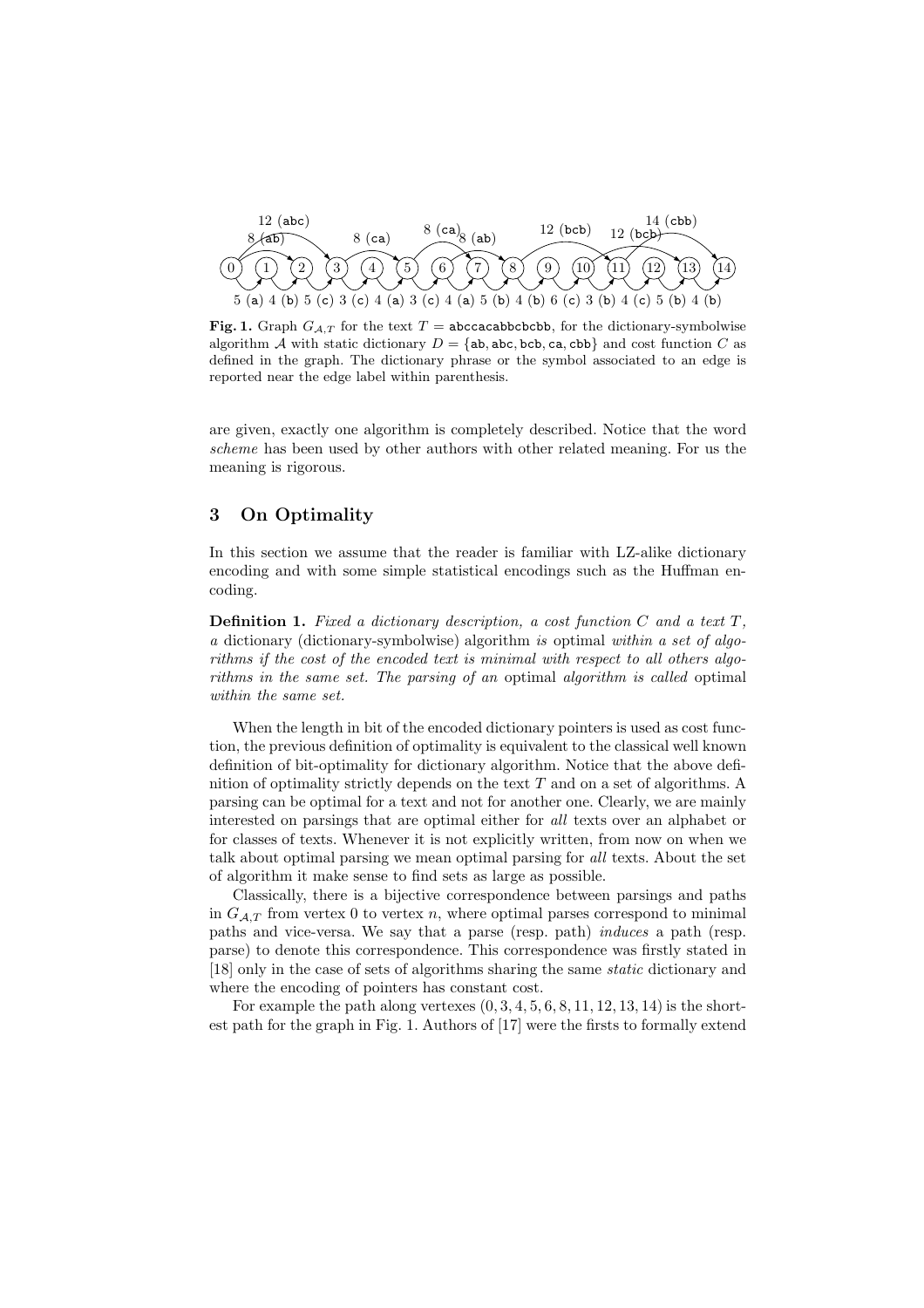the Shortest Path approach to dynamically changing dictionaries and variable costs.

**Definition 2.** A scheme S has the Schuegraf property if, for any text  $T$  and for any pair of algorithms  $A, A' \in S$ , the graph  $G_{A,T} = G_{A',T}$  with  $G_{A,T}$  well defined.

This property of schemes is called property of Schuegraf in honor to the first of the authors in [18]. In this case we define  $G_{S,T} = G_{A,T}$  as the graph of (any algorithm of) the scheme. The proof of the following proposition is straightforward.

Proposition 1. There is a bijective correspondence between optimal parsings and shortest paths in  $G_{\mathcal{S},T}$  from vertex 0 to vertex n.

**Definition 3.** Let us consider an algorithm  $A$  and a text  $T$  and suppose that graph  $G_{A,T}$  is well defined. We say that A is dictionary optimal (with respect to T) if its parsing induces a shortest path in  $G_{\mathcal{A},T}$  from the origin (i.e. vertex 0) to vertex n, with  $n = |T|$ . In this case we say that its parsing is dictionary optimal.

Let A be an algorithm such that for any text T the graph  $G_{AT}$  is well defined. We want to associate to it a scheme  $SC_A$  in the following way. Let S be the set of all algorithms  $A$  such that for any text  $T G_{A,T}$  exists (i.e. it is well defined). Let  $\mathcal B$  and  $\mathcal C$  two algorithms in S. We say that  $\mathcal B$  and  $\mathcal C$  are equivalent or  $\mathcal{B} \equiv \mathcal{C}$  if, for any text T,  $G_{\mathcal{B},T} = G_{\mathcal{C},T}$ .

We define the scheme  $SC_A$  to be the equivalence class that has A as a representative. It is easy to prove that  $SC_A$  has the Schuegraf property.

We can connect the definition of *dictionary* optimal parsing with the previous definition of  $SC_A$  to obtain the next proposition, that says, roughly speaking, that dictionary optimality implies scheme (or global) optimality within the scheme  $\mathcal{SC}_A$ .

**Proposition 2.** Let us consider an algorithm  $A$  such that for any text  $T$  the graph  $G_{AT}$  is well defined. Suppose further that for a text T the parsing of A is dictionary optimal. Then the parsing of  $A$  of the text  $T$  is (globally) optimal within the scheme  $SC_A$ .

We have simple examples where a parsing of a text is dictionary optimal and the corresponding algorithm belongs to a scheme that has not the Schuegraf property and it is not (globally) optimal within the same scheme. For pure dictionary scheme having the Schuegraf Property we mean a dictionary-symbolwise scheme having the Schuegraf Property where all algorithms in the scheme are pure dictionary. We have to be a bit careful using this terminology. Indeed, LZ78, LZW, LZ77 and related algorithms often parse the text with a dictionary pointer and then add a symbol, i.e. the parse phrase is composed by a dictionary pointer and a symbol. In these cases all edges of  $G_{A,T}$  denote parse phrases coupled to the corresponding symbol. Edges are labeled by the cost of the dictionary pointer plus the cost of the symbol. We consider these cases included in the class of "pure dictionary" algorithms and schemes.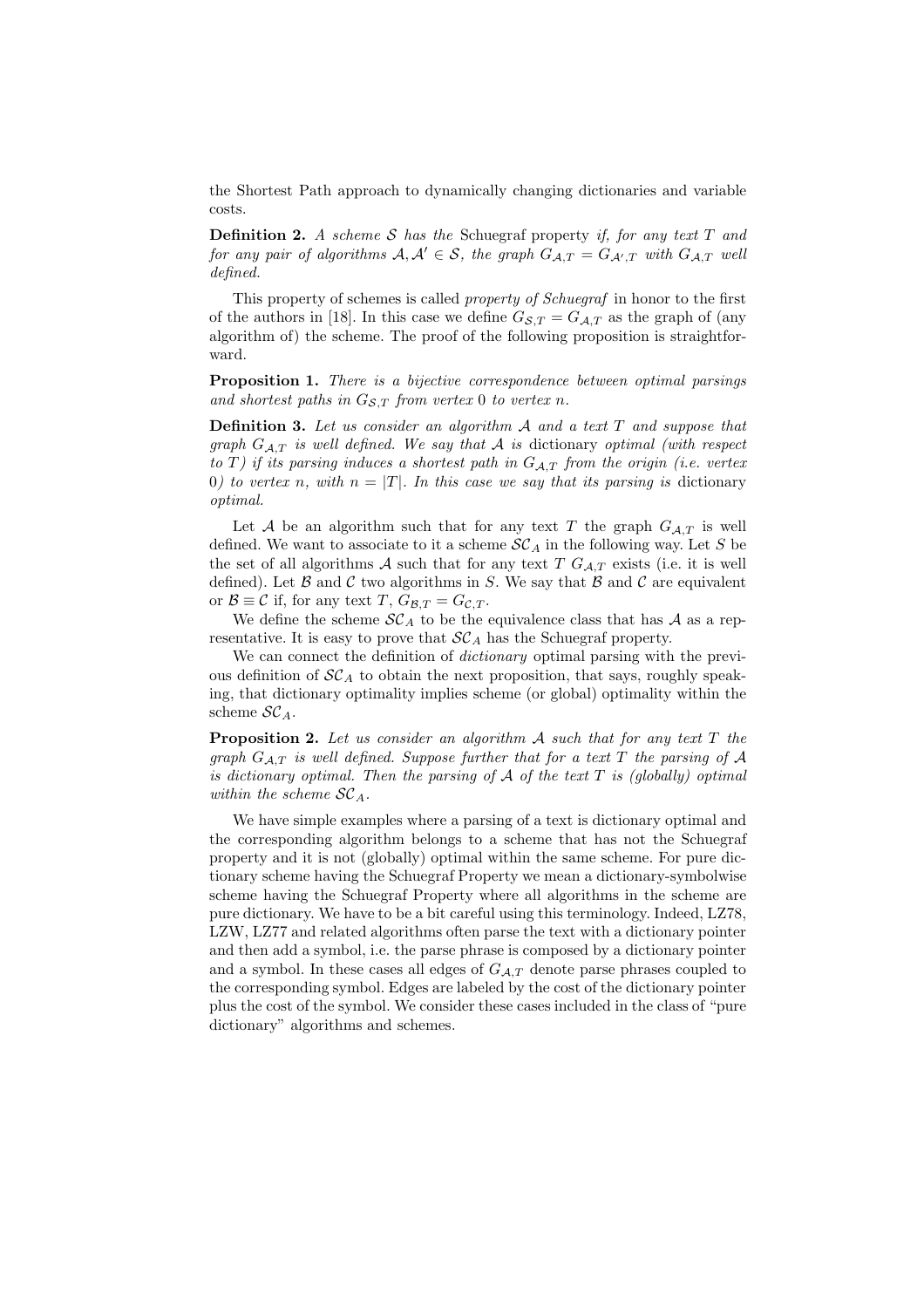#### 4 Dictionary-Symbolwise Flexible Parsing Algorithm

In this section we extend the notion of flexible parsing to the dictionary-symbolwise case and we prove that it is still optimal within any scheme having the Schuegraf Property. We assume here that the dictionary must be at any moment prefix closed. The algorithm is quite different from the original Flexible Parsing but it has some analogies with it and, in the case of LZ78-alike dictionaries, it makes use of one of the main data structures used for the original flexible parsing in order to be implemented in linear time. Concerning the costs of encoding pointers, we recall that costs can vary but that they assume positive values and that they include the cost of flag information. Concerning the symbolwise compressor, the costs of symbols must be positive, including the flag information cost. They can vary depending on the position of the character in the text and on the symbol itself. We suppose further that a text  $T$  of length  $n$  is fixed and that we are considering the graph  $G_{\mathcal{A},T}$ , where  $\mathcal A$  is a dictionary-symbolwise algorithm, and  $G_{AT}$  is well defined under our assumption. We denote by d the function that represent the distance of the vertexes of  $G_{A,T}$  from the origin of the graph. Such a distance  $d(i)$  is classically defined as the minimal cost of all possible weighted paths from the origin to the vertex i, where  $d(0) = 0$ . This distance obviously depends on the cost function. We say that cost function  $C$  is prefix-non-decreasing at any moment if for any  $u, v \in D_p$  phrases associated to edges  $(p, i), (p, q)$ , with  $p < i < q$ , that implies that u is prefix of v, one has that  $C((p, i)) \leq C((p, q)).$ 

**Lemma 1.** Let A be a dictionary-symbolwise algorithm such that for any text  $T$ the graph  $G_{AT}$  is well defined. If the dictionary is always (at any moment) prefixclosed and if the cost function is always (at any moment) prefix-non-decreasing then the function d is non-decreasing monotone.

In what follows in this paper we suppose that the graph  $G_{A,T}$  is well defined. Let us call vertex j a predecessor of vertex  $i \iff \exists (j, i) \in E$  such that  $d(i) = d(j) + C((j, i))$ . Let us define  $pre(i)$  to be the smallest of the predecessors of vertex  $i, 0 < i \le n$ , that is  $pre(i) = \min\{j \mid d(i) = d(j) + C((j, i))\}$ . In other words  $pre(i)$  is the smallest vertex *i* that contributes to the definition of  $d(i)$ . Clearly  $pre(i)$  has distance smaller than  $d(i)$ . Moreover the function pre is not necessarily injective. For instance, a vertex can be a predecessor either "via" a dictionary edge or "via" a symbol edge. It is also possible to extend previous definition to pointers having a cost smaller than or equal to a fixed  $c$ .

**Definition 4.** For any cost c we define  $pre_c(i) = min\{j \mid d(i) = d(j) + C((j, i))\}$ and  $C((j,i)) \leq c$ . If none of the predecessor j of i is such that  $C((j,i)) \leq c$ then  $pre_c(i)$  is undefined.

If all costs of the pointers are smaller than or equal to  $c$  then for any  $i$  one has obviously that  $pre_c(i)$  is equal to  $pre(i)$ .

Analogously to the notation of [15], we want to define two boolean operations Weighted-Extend and Weighted-Exist.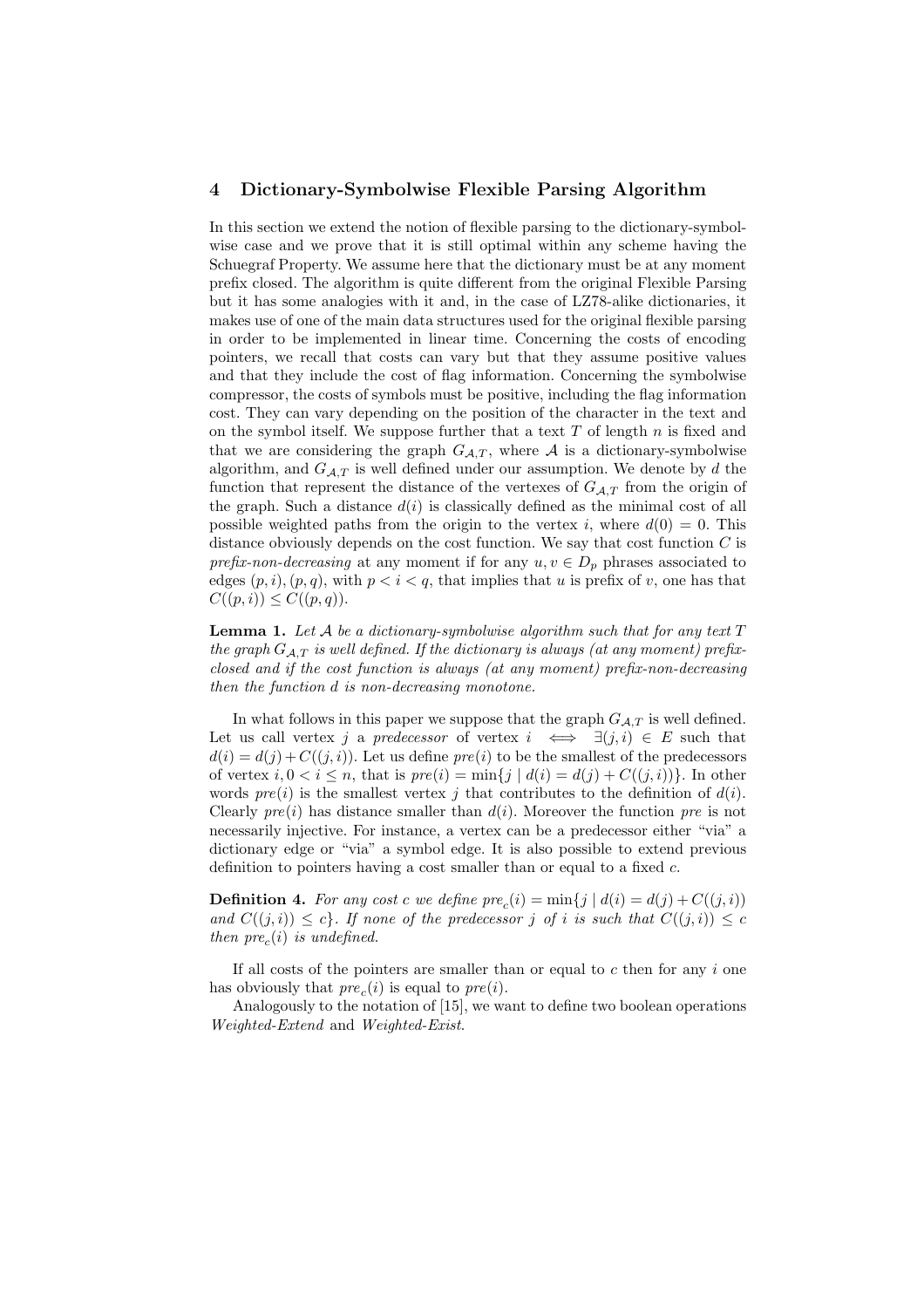**Definition 5.** Given an edge  $(i, j)$  in  $G_{\mathcal{A},T}$  and its associated phrase w, a cost value c and a character 'a', the operation Weighted-Extend $((i, j), a, c)$  finds out whether the word wa is a phrase in  $D_i$  having cost smaller than or equal to c.

More formally, let  $(i, j)$  be such that  $w = T[i+1:j] \in D_i$  and, then,  $(i, j)$  is in  $G_{\mathcal{A},T}$ . Weighted-Extend $((i, j), a, c) = "yes" \iff wa = T[i + 1 : j + 1] \in D_i$ and  $C((i, j + 1)) \leq c$ , where C is the cost function associated to the algorithm A. Otherwise Weighted-Extend $((i, j), a, c) = \alpha^n n^s$ .

**Definition 6.** Given  $0 \lt i, j \leq n$  and a cost value c, the operation Weighted-Exist $(i, j, c)$  finds out whether or not the phrase  $w = T[i + 1 : j]$  is in  $D_i$  and the cost of the corresponding edge  $(i, j)$  is smaller than or equal to c.

Let us notice that doing successfully a *Weighted-Extend* operation on  $((i, j), a,$ c) means that  $wa \in D_i$  is the weighted extension of w and the encoding of  $(i, j+1)$ has cost less or equal to c. Similarly, doing a Weighted-Exist operation on  $(i, j, c)$ means that an edge  $(i, j)$  exist in  $G_{\mathcal{A},T}$  having cost less or equal to c.

Let  $E_c$  be the subset of all edges of the graph having cost smaller than or equal to c.

**Definition 7.** Let us also define, for any cost c the set  $M_c \subseteq E_c$  to be the set of c-supermaximal edges, where  $(i, j) \in M_c \iff (i, j) \in E_c$  and  $\forall p, q \in V$ , with  $p < i$  and  $j < q$ , the arcs  $(p, j), (i, q)$  are not in  $E_c$ . For any  $(i, j) \in M_c$  let us call i a c-starting point and j a c-ending point.

**Proposition 3.** Suppose that  $(i, j)$  and  $(i', j')$  are in  $M_c$ . One has that  $i < i'$  if and only if  $j < j'$ .

By previous proposition, if  $(i, j) \in M_c$  we can think j as function of i and conversely. Therefore it is possible to represent  $M_c$  by using an array  $M_c[i]$  such that if  $(i, j)$  is in  $M_c$  then  $M_c[j] = i$  otherwise  $M_c[j] = Nil$ . Moreover the non-Nil values of this array are strictly increasing. The positions  $j$  having value different from Nil are the ending positions.

We want now to describe a simple algorithm that outputs all *c-supermaximal* edges scanning the text left-to-right. We call it Find Supermaximal(c). It uses the operations *Weighted-Extend* and *Weighted-Exist*. The algorithm starts with  $i = 0, j = 1$  and  $w = a_1$ . The word w is indeed implicitely defined by the arc  $(i, j)$  and therefore it will not appear explicitely in the algorithm. At each step j is increased by one and w is set to w concatenated to  $T[j]$ . The algorithm executes a series of Weighted-Extend until this operation give a positive answer or the end of the text is reached. After a negative answer of Weighted-Extend, the algorithm does a series of Weighted-Exist increasing i by one until a positive answer. The algorithm is stated more formally in the following pseudo code.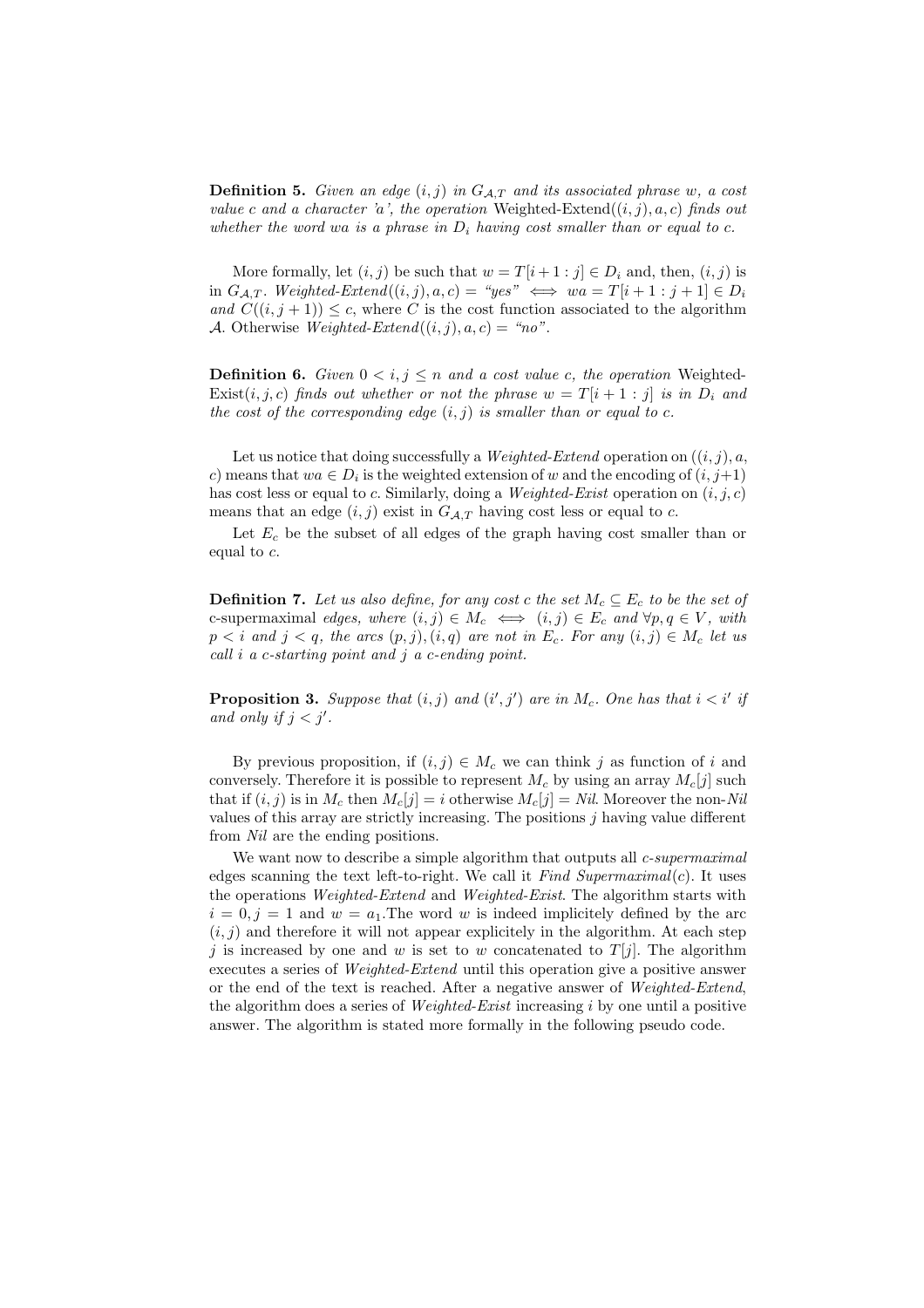Find Supermaximal (c) 01.  $i \leftarrow 0, j \leftarrow 1$ 02. WHILE  $i < n$ 03. DO 04. WHILE  $Weighted\text{-}Extend((i, j), a_{j+1}, c) = \text{``yes'' AND } j < n$ <br>05. DO  $D<sub>O</sub>$ 06.  $i \leftarrow j + 1$ 07. INSERT  $(i, j)$  in  $M_c$ ,  $j \leftarrow j + 1$ 08. DO 09.  $i \leftarrow i + 1$ 10. WHILE *Weighted-Exist* $(i, j, c) = \text{``no'' AND } i < j$ 

We notice that when exiting from cycle of lines  $4 - 6$ , the cost of the edge  $(i, j)$ could still be strictly smaller than c. The function INSERT simply insert the edge  $(i, j)$  in the dynamical set  $M_c$ . If we represent  $M_c$  by an array as described after Prop. 3, function INSERT sets  $M_c[j]$  equal to i. Array  $M_c[j]$  was initialized by setting all its entries to Nil.

**Proposition 4.** Above algorithm correctly computes  $M_c$ .

**Proposition 5.** For any edge  $(i, j) \in E_c$  there exists a c-supermaximal edge  $(\hat{i}, \hat{j})$  containing it, i.e. such that  $\hat{i} \leq i$  and  $j \leq \hat{j}$ .

By previous proposition for any node  $v \in G_{A,T}$  if there exists a node  $i < v$ such that  $C((i, v)) = c$  and  $d(v) = d(i) + c$  then there exists a *c*-supermaximal edge  $(\hat{i}, \hat{j})$  containing  $(i, v)$  and such that  $\hat{j}$  is the *closest* arrival point greater that v. Let us call this *c*-supermaximal edge  $(i_v, j_v)$ . We use  $i_v$  in next proposition.

**Proposition 6.** Suppose that  $v \in G_{A,T}$  is such that there exists a previous node i such that  $C((i, v)) = c$  and  $d(v) = d(i) + c$ . Then  $i_v$  is a predecessor of v, i.e.  $d(v) = d(\hat{i}_v) + C((\hat{i}_v, v))$  and, moreover,  $d(\hat{i}_v) = d(i)$  and  $C((\hat{i}_v, v)) = c$ .

**Corollary 1.** For any vertex v, the edge  $(\hat{i}_v, v)$  is the last edge of a path of minimal cost from the origin to vertex v.

In what follows we describe a graph  $G'_{\mathcal{A},T}$  that is a subgraph of  $G_{\mathcal{A},T}$  and that is such that for any node  $v \in G_{A,T}$  there exists a minimal path from the origin to v in  $G'_{A,T}$  that is also a minimal path from the origin to v in  $G_{A,T}$ . The proof of this property, that will be stated in the subsequent proposition, is a consequence of Proposition 6 and Corollary 1.

We describe the building of  $G'_{A,T}$  in an algorithmic way. Even if we do not give the pseudocode, algorithm BUILD  $G'_{\mathcal{A},T}$  is described in a rigorous way and it makes use, as a part of it, of algorithm FIND SUPERMAXIMAL.

The set of nodes of  $G'_{\mathcal{A},T}$  is the same of  $G_{\mathcal{A},T}$ . First of all we insert all symbolwise edges of  $G_{\mathcal{A},T}$  in  $G'_{\mathcal{A},T}$ . Let now C be the set of all possible costs that any dictionary edge has. This set can be build starting from  $G_{\mathcal{A},T}$  but in all known meaningful situations the set  $\mathcal C$  is usually well known and can be ordered and stored in an array in a time that is linear in the size of the text.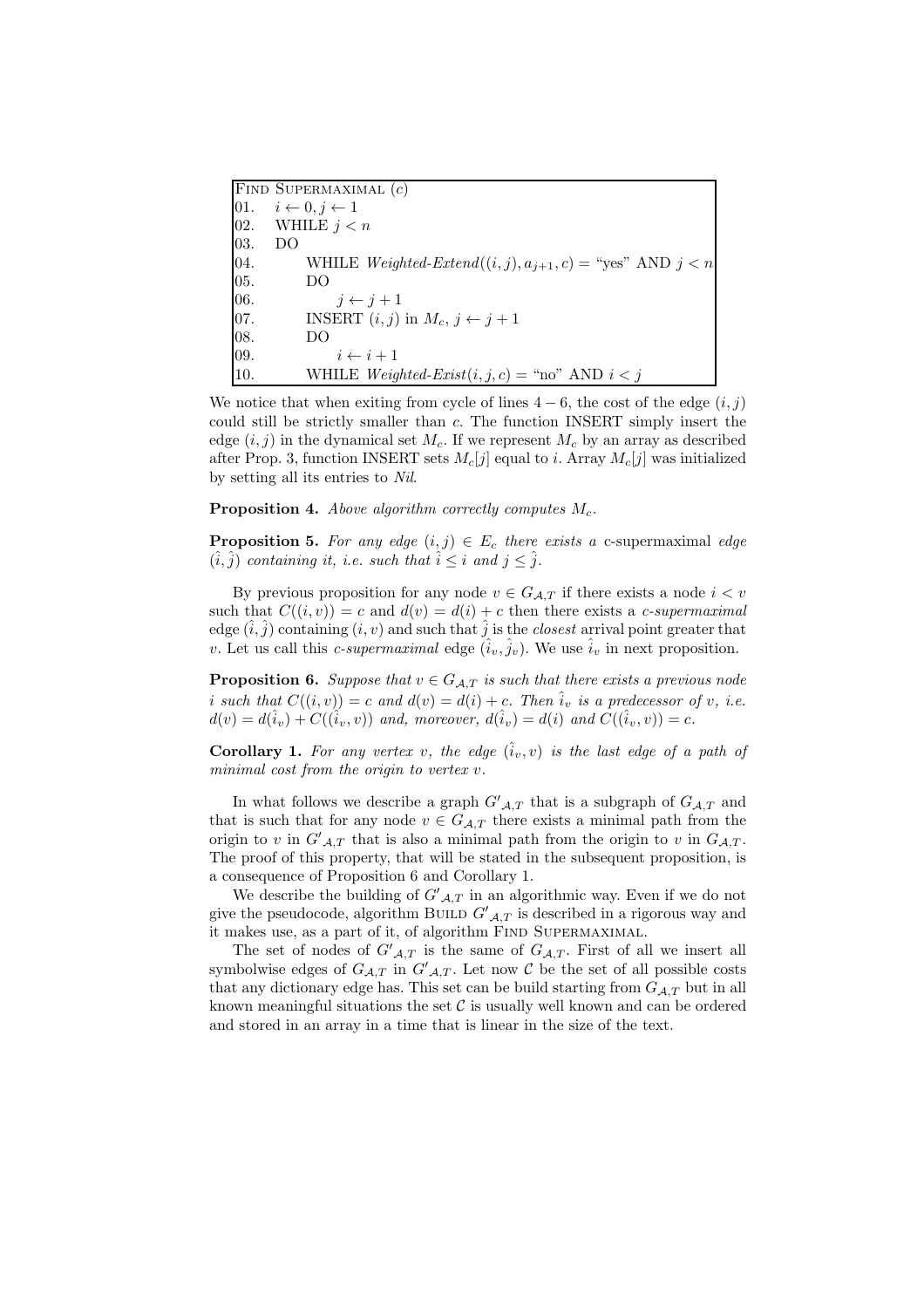For any  $c \in \mathcal{C}$  we use algorithm FIND SUPERMAXIMAL to obtain the array  $M_c[j]$ . For any c-supermaximal edge  $(i, j)$ , we add in  $G'_{A,T}$  all edges of the form  $(i, x)$  where x varies from j down to (and not including) the previous arrival position j' if this position is greater than  $i + 1$  otherwise down to  $i + 2$ . More formally, for any j such that  $M_c[j] \neq Nil$  let j' be the greatest number smaller than j such that  $M_c[j] \neq Nil$ . For any x, such that  $\max(j', i + 2) \leq x \leq j$ , add  $(i, x)$  to  $G'_{\mathcal{A},T}$  together with its label. This concludes the construction of  $G'_{\mathcal{A},T}$ .

Since  $(i, j)$  and the dictionary  $D_i$  is prefix closed then all previous arcs of the form  $(i, x)$  are also arcs of  $G_{\mathcal{A},T}$  and, therefore,  $G'_{\mathcal{A},T}$  is a subgraph of  $G_{\mathcal{A},T}$ .

**Proposition 7.** For any node  $v \in G_{A,T}$  there exists a minimal path from the origin to v in  $G'_{A,T}$  that is also a minimal path from the origin to v in  $G_{A,T}$ .

We can now finally describe the *Dictionary-symbolwise flexible parsing*.

The Dictionary-symbolwise flexible parsing firstly uses algorithm BUILD  $G'_{\mathcal{A},\mathcal{T}}$ and then uses the classical SINGLE SOURCE SHORTEST PATH algorithm to recover a minimal path from the origin to the end of graph  $G_{\mathcal{A},T}$ . The correctness of above algorithm is stated in the following theorem and it follows from above description and from Prop. 7.

**Theorem 1.** Dictionary-symbolwise flexible parsing is dictionary optimal.

With respect to the original Flexible Parsing algorithm we gain the fact that it can works with variable costs of pointers and that it is extended to the dictionary-symbolwise case. But we loose the fact that the original one was "online". A minimal path has to be recovered, starting from the end of the graph backward. But this is an intrinsic problem that cannot be eliminated. Even if the dictionary edges have just one possible cost, in the dictionary-symbolwise case it is possible that any minimal path for a text  $T$  is totally different from any minimal path for the text  $Ta$ , that is the previous text  $T$  concatenated to the symbol 'a'. Even if the cost of pointers is constant. The same can happen when we have a "pure dictionary" case with variable costs of dictionary pointers. In both cases for this reason, there cannot exists "on-line" optimal parsing algorithms, and, indeed, flexible parsing fails being optimal in the pure dictionary case when costs are variable.

On the other hand our algorithm is suitable when the text is cut in several blocks and, therefore, in practice there is not the need to process the whole text but it suffices to end the current block in order to have the optimal parsing (relative to that block). As another alternative, it is possible to keep track of just one minimal path all along the text and to use some standard tricks to arrange it if it does not reach the text end, i.e. the wished target node. In the last cases one get a suboptimal solution that is a path with a cost extremely close to the minimal path.

## 5 Data Structures and Time Analysis

In this subsection we analyze *Dictionary-symbolwise flexible parsing* in both LZ78 and LZ77-alike algorithms.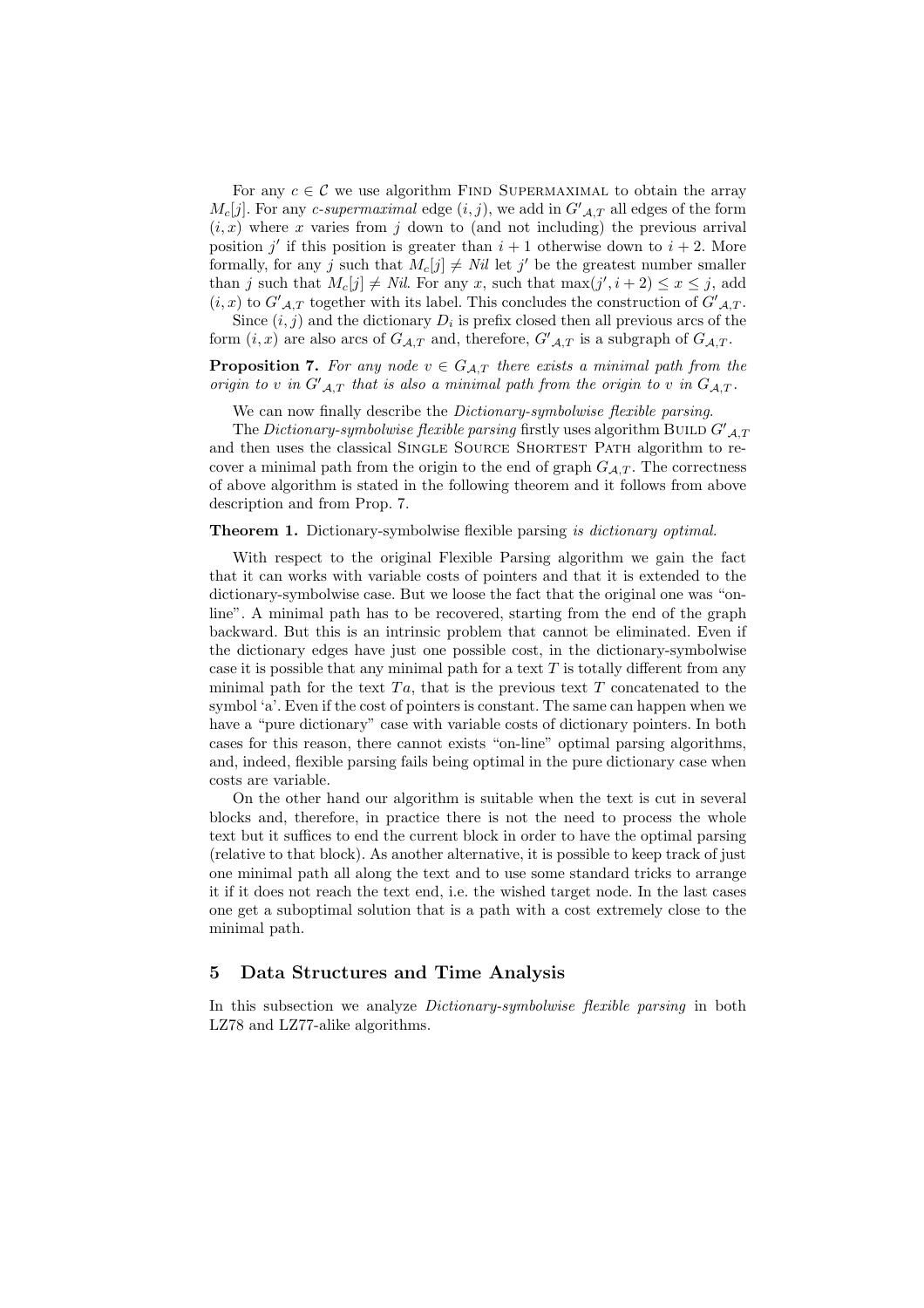Concerning LZ78-alike algorithms, the dictionary is prefix closed and it is usually implemented by using a technique that is usually referred as LZW implementation. We do not enter in details of this technique. We just recall that the cost of pointers increases by one unit whenever the dictionary size is "close" to a power of 2. The moment when the cost of pointers increases is clear to both encoder and decoder. In our dictionary-symbolwise setting, we suppose that the flag information for dictionary edges is constant. We assume therefore that it takes  $O(1)$  time to determine the cost of all dictionary edges outgoing node i.

The maximal cost that a pointer can assume is smaller than  $log_2(n)$  where n is the text-size. Therefore the set  $C$  of all possible costs of dictionary edges has logarithmic size and it is cheap to calculate.

In [15] it is used a data structure, called trie-reverse pair, that is able to perform the operation of *Extend* and *Contract* in  $O(1)$  time.

Since at any position we can calculate in  $O(1)$  time the cost of outgoing edges, we can use the same data structure to perform our operations of Weighted-Extend and of Weighted-Exist in constant time. In order to perform a Weighted-Extend we simply use the *Extend* on the same non-weight parameters and, if the answer is "yes" we perform a further check in  $O(1)$  time on the cost. In order to perform a Weighted-Exist we simply use the contract on the same non-weight parameters and, if the answer is "yes" we perform a further check in  $O(1)$  time on the cost.

For any cost c finding  $M_c$  and the corresponding arcs in order to build  $G'_{\mathcal{A},\mathcal{I}}$ takes then linear time. Therefore, at a first look, performing the algorithm BUILD  $G'_{\mathcal{A},T}$  would take  $O(n \log(n))$ . But, since there is only one cost active at any position then if  $c < c'$  then  $M_c \subseteq M_{c'}$  as stated in the following proposition.

**Definition 8.** We say that a cost function C is LZW-alike if for any i the cost of all dictionary pointers in  $D_i$  is a constant  $c_i$  and that for any  $i, 0 \leq i < n$ one has that  $c_i \leq c_{i+1}$ .

**Proposition 8.** If the cost funtcion C is LZW-alike, one has that if  $c < c'$  then  $M_c \subseteq M_{c'}$ .

At this point, in order to build  $G'_{\mathcal{A},T}$  it suffices to build  $M_c$  where c is the greatest possible cost. Indeed it is useless checking for the cost and one can just use the standard operation *Extend* and *Contract*. Those operation can be implemented in  $O(1)$  time using the trie reverse trie data structure for LZ78 standard dictionary or for the LZW dictionary or for the FPA dictionary (see [15]). Indeed we call a dictionary LZ78-alike if the operations Extend and Contract can be implemented in  $O(1)$  time using the trie reverse trie data structure.

We notice that previous definition of LZ78-alikeness can be relaxed by asking that the operations *Extend* and *Contract* can be implemented in  $O(1)$  amortized time using any data structure, including obviously the time used for building such data structure.

The overall time for building  $G'_{A,T}$  is therefore linear, as well as its size. The SINGLE SOURCE SHORTEST PATH over  $G'_{\mathcal{A},T}$ , that is a DAG topologically ordered, takes linear time.

In conclusion we state the following theorem.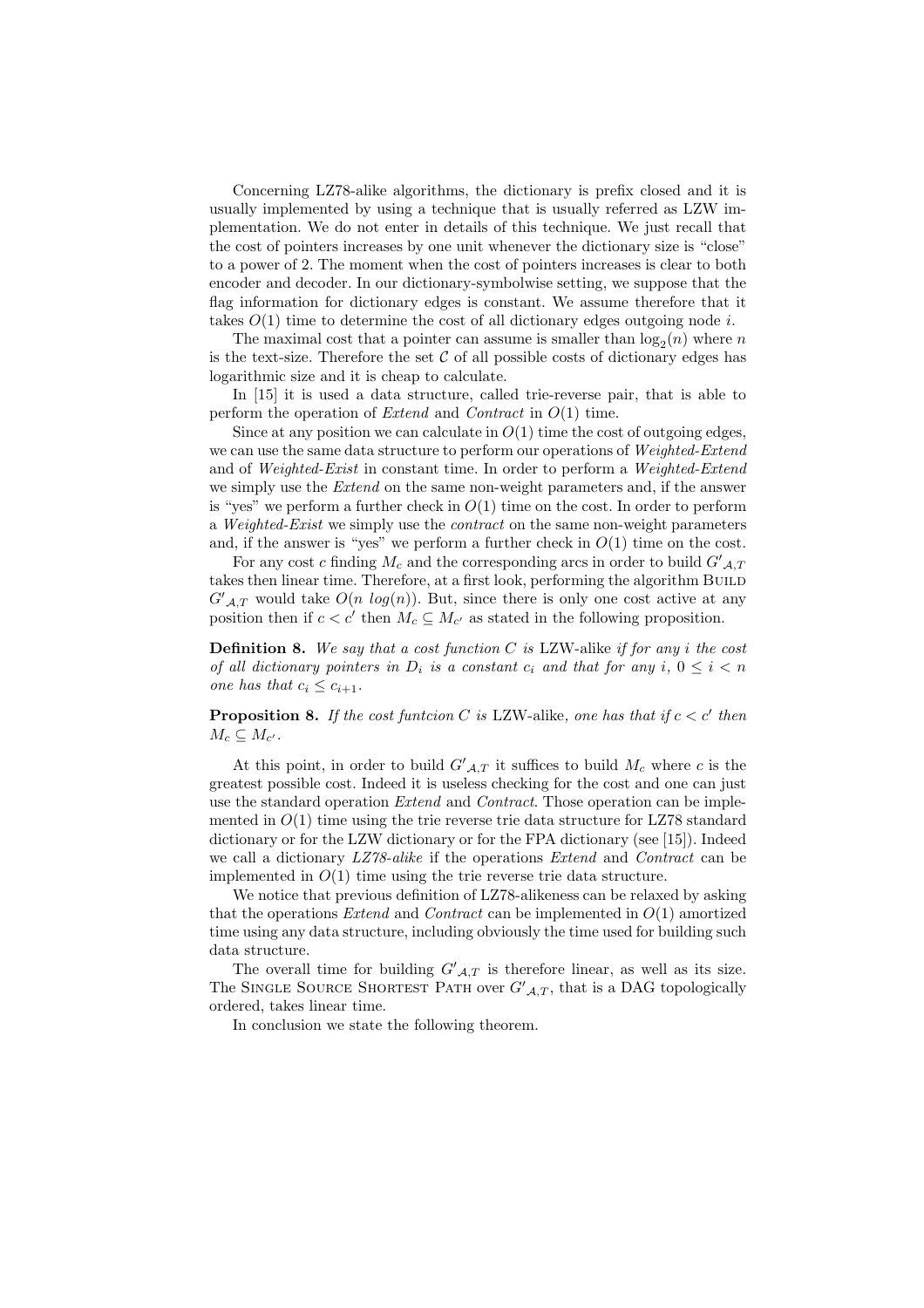Theorem 2. Suppose that we have a dictionary-symbolwise scheme, where the dictionary is LZ78-alike and the cost function is LZW-alike. The symbolwise compressor is supposed to be, as usual, linear time. Using the trie-reverse pair data structure, Dictionary-Symbolwise flexible parsing is linear.

Concerning LZ77, in [4] it has been given, with a similar shortest path approach, an optimal parsing algorithm under some assumptions on the cost function. Our prefix-non-decreasing assumption is weaker than their assumptions in the sense that it is a consequence of their assumptions (see [4, Fact 4]). The maximal cost that a pointer can have under their assumption is still  $O(\log(n))$ where  $n$  is the size of the text. It seems that it is possible to use the data structure used in [4] to perform, for any cost, Weighted-Extend and Weighted-Exist in amortized  $O(1)$  time. Then the overall time for the *Dictionary-symbolwise flexible parsing* when the dictionary is LZ77-alike would be  $O(n \log(n))$ , extending their result to the dictionary-symbolwise case. The subgraph  $G'_{A,T}$  of  $G_{A,T}$  is totally different from the one used in [4]. Indeed, quite recently, we discovered a simpler data structure that allows us to perform, for any cost, Weighted-Extend and *Weighted-Exist* in amortized  $O(1)$  time. This data structure is built by using in a clever way  $O(\log(n))$  suffix trees and it will be described in the journal version of this paper.

#### 6 Conclusions

In this paper we present some advancement on dictionary-symbolwise theory. We describe the Dictionary-Symbolwise Flexible Parsing, a parsing algorithm that extends in non obvious way the Flexible Parsing (see [16]) to variable and unbounded costs and to the dictionary-symbolwise algorithm domain. We prove its optimality for prefix-closed dynamic dictionaries under some reasonable assumption. Dictionary-Symbolwise Flexible Parsing is linear for LZ78-alike dictionaries and even if it is not able to run online it allow to easily make a block programming implementation and a near to optimal online implementation, too. In the case of LZ77-alike dictionary, we have reobtained the  $O(n \log(n))$  complexity as authors of [4] recently did and we use a completely different and simpler subgraph and a simpler data structure.

Our algorithm has therefore two advantages with respect to the classical Flexible Parsing. First, it can handle variable cost of dictionary pointers. This fact allows to extend the range of application of Flexible Parsing to almost all LZ78 alike known algorithms of our extension. Secondly, our Dictionary-Symbolwise Flexible Parsing implemented in the case of LZ77 dictionary gives as particular case when the symbolwise is not in use, a result that is similar to the one presented in [4] that has  $O(n \log(n))$  complexity, using a completely different and simpler subgraph and a simpler data structure. Last but not least our algorithm allows to couple classical LZ-alike algorithms with several symbolwise algorithms to obtain dictionary-symbolwise algorithms that achieve better compression with prove of optimality.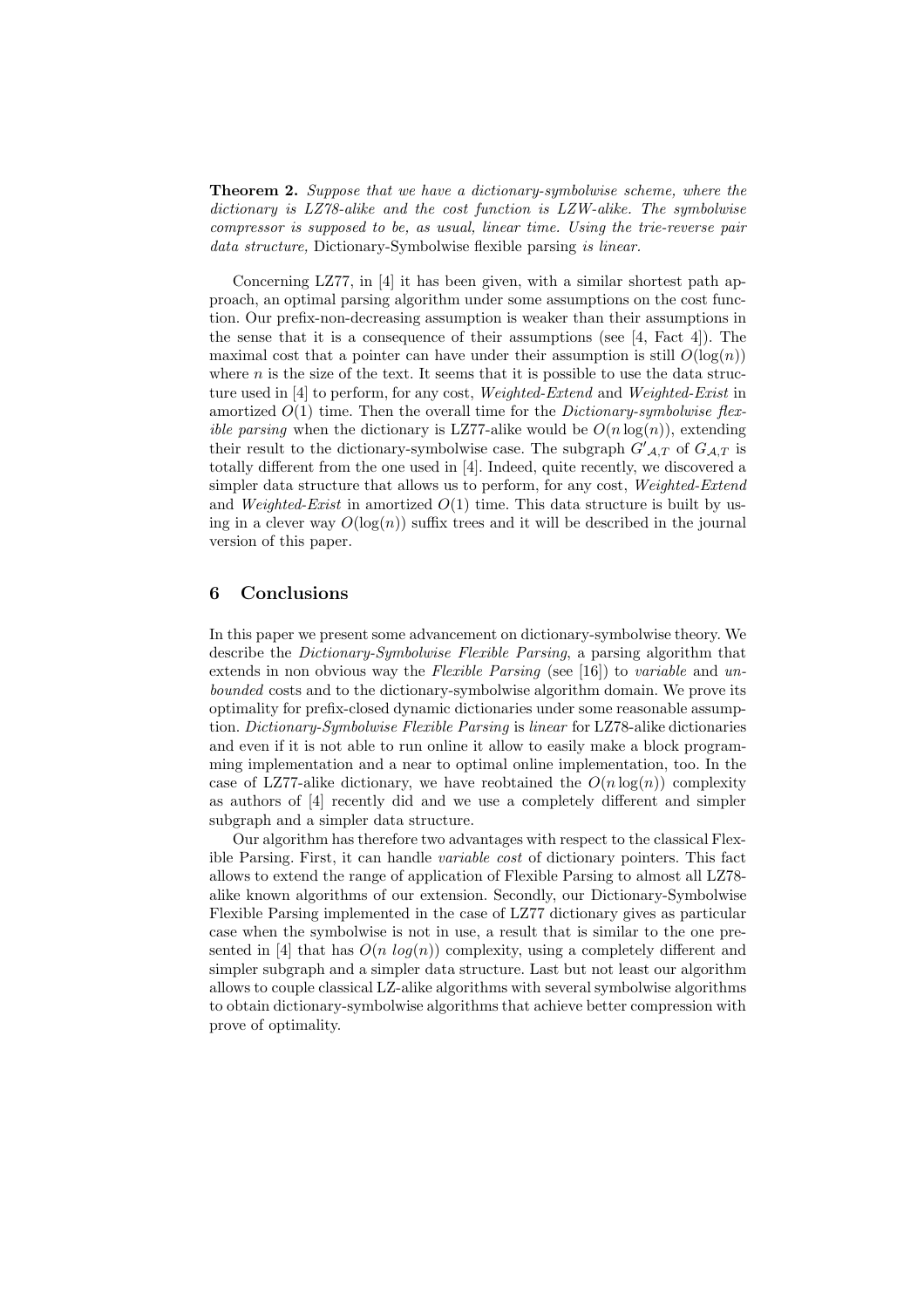It is possible to prove, and we did not do it due to space limitation, that dictionary-symbolwise compressors can be asymptotically better than optimal pure dictionary compression algorithms in compression ratio terms, with LZ78 based dictionary and the same can be proved for LZ77 based dictionary. In our case, using a simple static Huffman coding as symbolwise compressor we improved the compression ratio of the Flexible Parsing of  $7\% - 4\%$  on texts such as prefixes of English Wikipedia data base with a negligible slow down in compressing and decompressing time. The slow down comes from the fact that we have to add to the dictionary compression and decompression time the Huffman coding and decoding time. The same experimental result holds in general when the dictionary is LZ78-alike. Indeed a dictionary-symbolwise compressor when the dictionary is LZ78-alike and the symbolwise is a simple Huffman coding with optimal parsing has a compression ratio that is is more or less 5% better than the compression ratio of a pure LZ78-alike dictionary compressor that uses an optimal parsing. In general smaller is the file greater is the gain. The 5% refers to text sizes of around 20 megabytes. Moreover, preliminary results show that using more powerful but still fast symbolwise compressor, such as an arithmetic encoder of order 1, there is a further  $10\%$  gain in compression ratio. When the dictionary is, instead, LZ77-alike the gain in compression when we use a dictionary-symbolwise compressor with optimal parsing and Huffman coding with respect to a pure dictionary compressor with optimal parsing reduces down to more or less 3% over texts of 20 megabytes, smaller the file greater the gain. The compression ratio seems to be sensibly better than in the case of LZ78-alike dictionaries when we use, in both cases, unbounded dictionaries. The distance, however, between the compression ratio of dictionary-symbolwise compressors that use LZ78-alike dictionaries and the ones that use LZ77-alike dictionaries is smaller, following our preliminary results, when we use an arithmetic encoder of order 1 instead than an Huffman encoding. We have experimental evidence that many of the most relevant commercial compressors use, following our definition, optimal parsing in the dictionary-symbolwise case where the dictionary is LZ77 alike. The method described in this paper therefore has as a consequence the possibility of optimizing the trade-off between some of the main parameters used for evaluating commercial compressors, such as compression ratio, decompression time, compression time and so on. We plan to extend our experimentation on LZ-alike dictionary algorithms and many other symbolwise algorithms, since this direction seems to be very promising.

We conclude this paper with two open problems.

1. Theoretically, LZ78 is better on memoryless sources than LZ77. Experimental results say that when optimal parsing is in use it happens the opposite. Prove this fact both in pure dictionary case and in dictionary-symbolwise case.

2. Common symbolwise compressors are based on the arithmetic coding approach. When these compressors are used, the costs in the graph are almost surely non integer and, moreover, the graph is usually not well defined. The standard workaround is to use an approximation strategy. A big goal should be to find an optimal solution for these important cases.